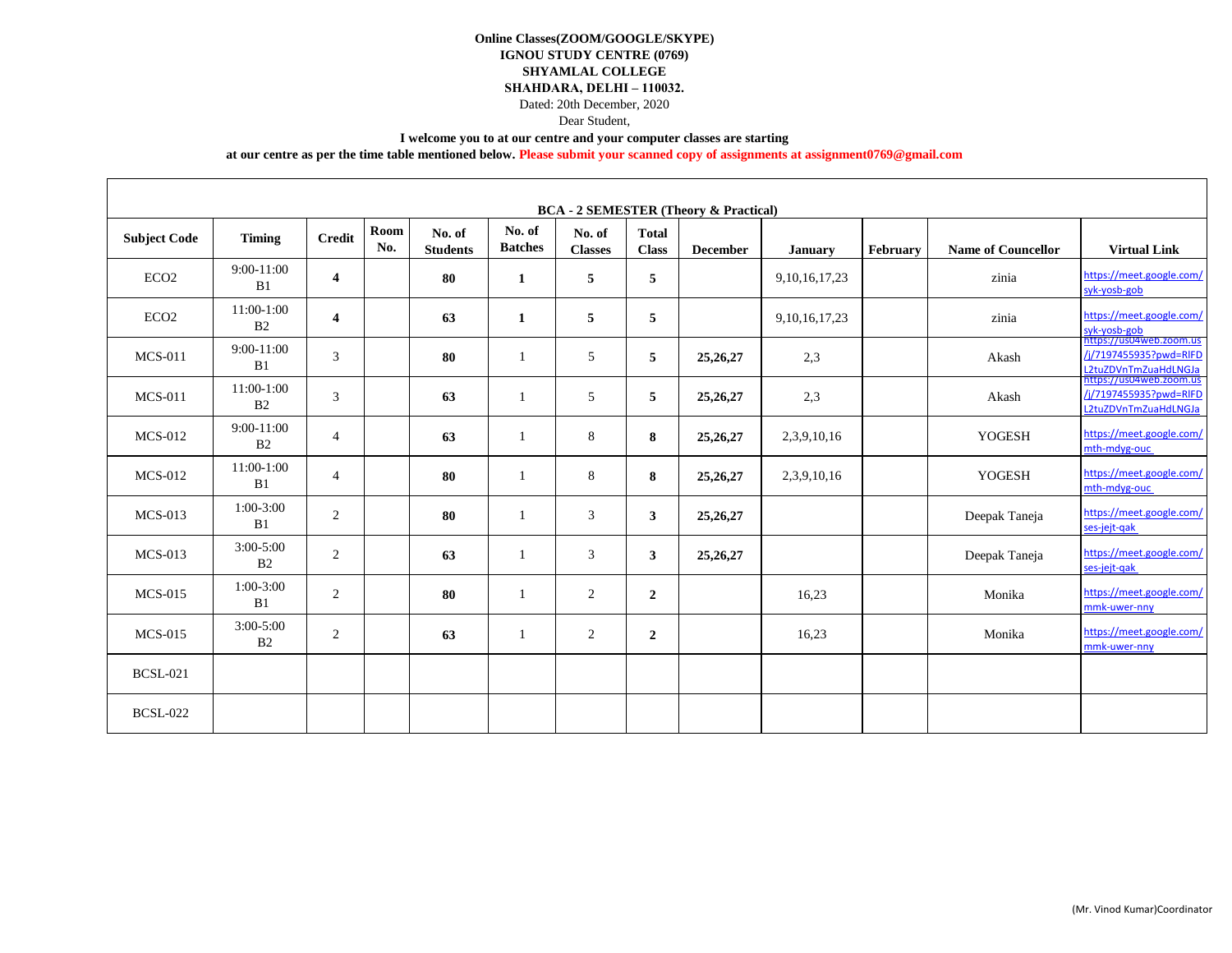Dated: 20th December, 2020

Dear Student,

**I welcome you to at our centre and your computer classes are starting** 

**at our centre as per the time table mentioned below. Please submit your scanned copy of assignments at assignment0769@gmail.com**

| <b>BUA</b> - 3 SEMESTER (Theory & Practical) |                                |                |             |                           |                          |                          |                              |                 |                     |          |                           |                                                                                                  |
|----------------------------------------------|--------------------------------|----------------|-------------|---------------------------|--------------------------|--------------------------|------------------------------|-----------------|---------------------|----------|---------------------------|--------------------------------------------------------------------------------------------------|
| <b>Subject Code</b>                          | Timing                         | <b>Credit</b>  | Room<br>No. | No. of<br><b>Students</b> | No. of<br><b>Batches</b> | No. of<br><b>Classes</b> | <b>Total</b><br><b>Class</b> | <b>December</b> | <b>January</b>      | February | <b>Name of Councellor</b> | <b>Virtual Link</b>                                                                              |
| <b>MCS-021</b>                               | 9:00-11:00<br>B1               | $\overline{4}$ | 32          | 100                       | $\mathbf{1}$             | 8                        | 8                            | 25,27           | 2,3,9,10,16,17      |          | Neha                      | https://meet.google.com/<br>dab-ggad-vgk                                                         |
| <b>MCS-021</b>                               | $9:00-11:00$<br>B2             | $\overline{4}$ | 32          | 100                       | 1                        | 8                        | 8                            | 25,27           | 2,3,9,10,16,17      |          | Reena chandra             | https://classroom.google.<br>com/c/OTE5NiE3MDQ5ND<br>Ba?cjc=3cdyz26<br>https://classroom.google. |
| <b>MCS-021</b>                               | $9:00-11:00$<br>B <sub>3</sub> | $\overline{4}$ | 32          | 98                        | $\mathbf{1}$             | 8                        | 8                            | 25,27           | 2, 3, 9, 10, 16, 17 |          | Savita                    | com/c/NzEyMikyNzAyMT<br>Ra?cjc=skktgyd                                                           |
| <b>MCS-031</b>                               | 11:00-1:00<br>B1               | 3              | 32          | 100                       | $\mathbf{1}$             | 9                        | 9                            | 25,27           | 2,3,9,10,16,17,23   |          | Neha                      | https://meet.google.com/<br>dab-ggad-vgk                                                         |
| $MCS-031$                                    | 11:00-1:00<br>B2               | 3              | 32          | 100                       | 1                        | 9                        | 9 <sup>1</sup>               | 25,27           | 2,3,9,10,16,17,23   |          | Reena chandra             | https://classroom.google.<br>com/c/OTE5NjE3MDQ5ND<br>Ba?cjc=3cdyz26                              |
| <b>MCS-031</b>                               | 11:00-1:00<br>B <sub>3</sub>   | 3              | 32          | 98                        | 1                        | 9                        | 9                            | 25,27           | 2,3,9,10,16,17,23   |          | Savita                    | nttps://classroom.google.<br>com/c/NzEyMjkyNzAyMT<br>Ra?cic=skktgyd                              |
| $MCS-23$                                     | $9:00-11:00$<br>B1             | 3              | 32          | 100                       | $\mathbf{1}$             | 5                        | 5                            |                 | 1,8,15,22,29        |          | Dheeraj                   | https://meet.google.com/<br>vme-gkgp-daf                                                         |
| $MCS-23$                                     | $1:00-3:00$<br>B2              | 3              | 32          | 100                       | 1                        | 5                        | 5                            |                 | 2,9,16,23,30        |          | Dheeraj                   | https://meet.google.com/<br>vme-qkgp-daf<br>https://us04web.zoom.us                              |
| $MCS-23$                                     | $2:00-4:00$<br>B <sub>3</sub>  | 3              | 32          | 98                        | $\mathbf{1}$             | 5                        | 5                            |                 | 10, 17, 23, 24, 31  |          | Akash                     | /i/7197455935?pwd=RIFD<br>L2tuZDVnTmZuaHdLNGJa                                                   |
| <b>MCS-014</b>                               | 11:00-1:00<br>B1               | 3              | 32          | 100                       | 1                        | 5                        | 5                            |                 | 1,8,15,22,29        |          | <b>SAVITA</b>             | https://classroom.google.<br>com/c/NzEyMjkyNzAyMT<br>Ra?cic=skktgyd                              |
| <b>MCS-014</b>                               | 1:00-3:00<br>B2                | 3              | 32          | 100                       | 1                        | 5                        | 5                            |                 | 1,8,15,22,29        |          | <b>SAVITA</b>             | ittps://classroom.google.<br>com/c/NzEyMjkyNzAyMT<br>Ra?cjc=skktgyd                              |
| <b>MCS-014</b>                               | $3:00 - 5:00$<br><b>B3</b>     | 3              | 32          | 98                        | 1                        | 5                        | 5                            |                 | 2,9,16,23,30        |          | Dheeraj                   | https://meet.google.com/<br>vme-gkgp-daf                                                         |
| <b>BCSL-032</b>                              |                                |                |             |                           |                          |                          |                              |                 |                     |          |                           |                                                                                                  |
| <b>BCSL-033</b>                              |                                |                |             |                           |                          |                          |                              |                 |                     |          |                           |                                                                                                  |
| <b>BCSL-034</b>                              |                                |                |             |                           |                          |                          |                              |                 |                     |          |                           |                                                                                                  |

**BCA - 3 SEMESTER (Theory & Practical)**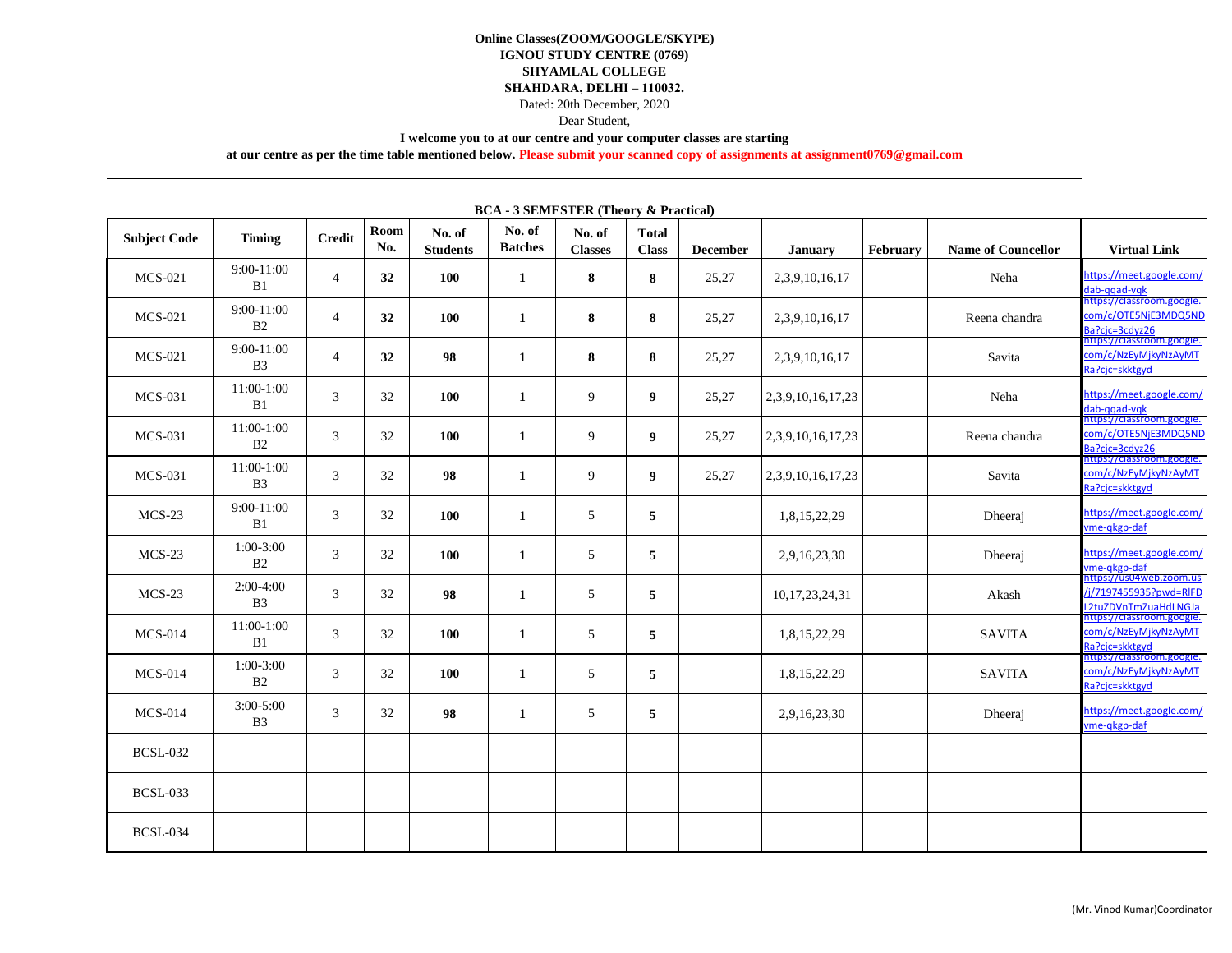Dated: 20th December, 2020

Dear Student,

**I welcome you to at our centre and your computer classes are starting** 

**at our centre as per the time table mentioned below. Please submit your scanned copy of assignments at assignment0769@gmail.com**

| <b>Subject Code</b> | Timing       | <b>Credit</b>           | Room<br>No. | No. of<br><b>Students</b> | No. of<br><b>Batches</b> | No. of<br><b>Classes</b> | <b>Total</b><br><b>Class</b> | <b>December</b> | <b>January</b>                 | February | <b>Name of Councellor</b> | <b>Virtual Link</b>                      |
|---------------------|--------------|-------------------------|-------------|---------------------------|--------------------------|--------------------------|------------------------------|-----------------|--------------------------------|----------|---------------------------|------------------------------------------|
| <b>BCS-041</b>      | $9:00-11:00$ | $\overline{\mathbf{4}}$ |             | 50                        | $\mathbf{I}$             | 12                       | 12                           | 27              | 3, 10, 17, 19, 23,<br>24,30,31 | 4,6,7    | Suman Jha                 | https://meet.google.com/<br>pnd-yjni-dji |
| <b>BCS-042</b>      | $11:00-1:00$ | $\overline{2}$          |             | 50                        | -1                       | 6                        | 6                            | 28,31           | 2,9,16,23                      |          | Deepak Taneja             | https://meet.google.com/<br>ses-jejt-gak |
| <b>MCS-024</b>      | $1:00-3:00$  | 3                       |             | 50                        | $\mathbf{I}$             | 5                        | 5                            | 28,31           | 2,9,16,23                      |          | Deepak Taneja             | https://meet.google.com/<br>ses-jejt-gak |
| <b>BCS-040</b>      | 11:00-1:00   | 4                       |             | 50                        |                          | 5                        | 5                            | 27              | 3, 10, 17, 24                  |          | Dr Anuj Kumar Sharma      | https://meet.google.com/<br>uju-egss-coj |
| <b>BCSL-043</b>     |              |                         |             |                           |                          |                          |                              |                 |                                |          |                           |                                          |
| <b>BCSI-044</b>     |              |                         |             |                           |                          |                          |                              |                 |                                |          |                           |                                          |
| <b>BCSL-045</b>     |              |                         |             |                           |                          |                          |                              |                 |                                |          |                           |                                          |
| MCSL-016            |              |                         |             |                           |                          |                          |                              |                 |                                |          |                           |                                          |

**BCA - 4 SEMESTER (Theory & Practical)**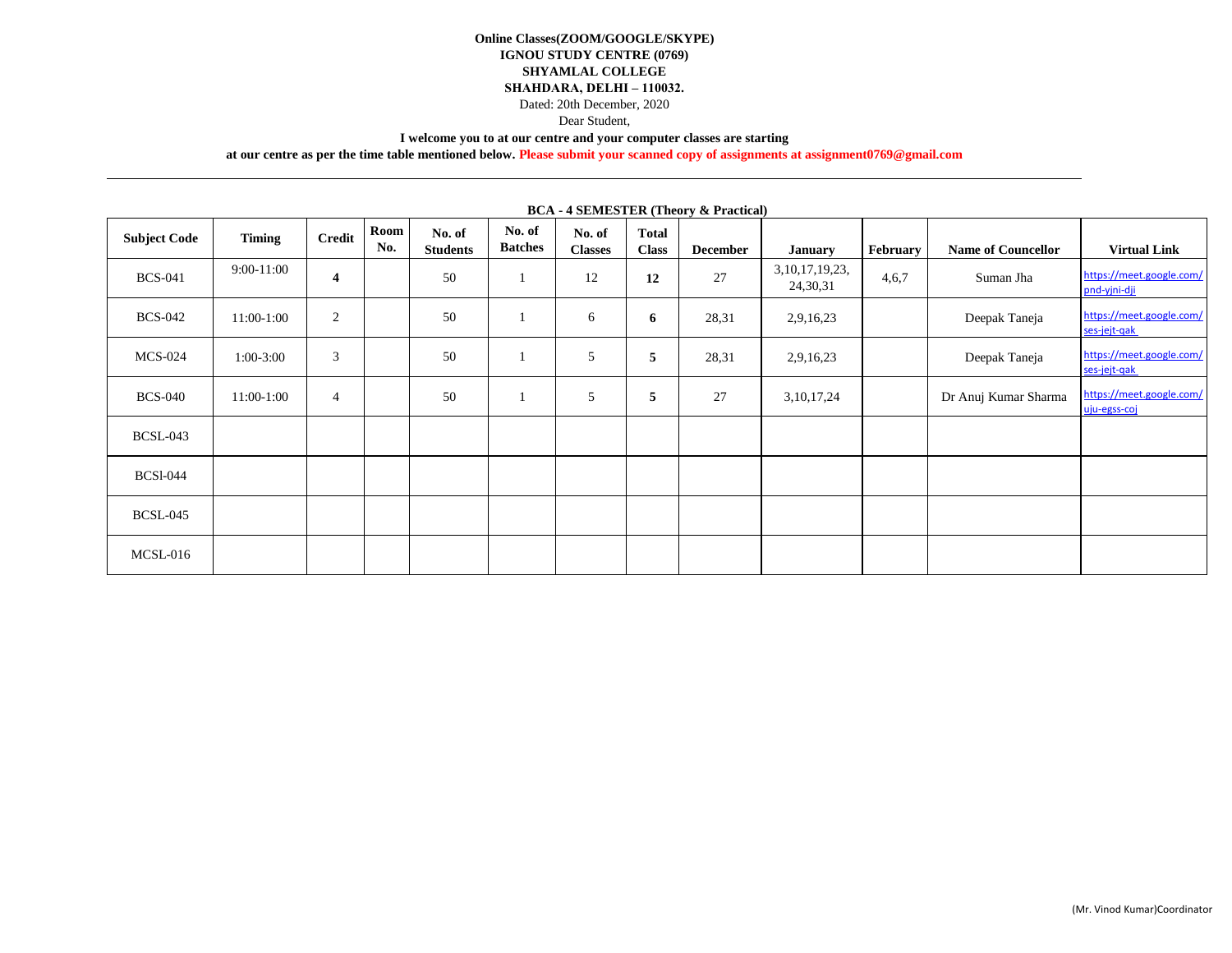Dated: 20th December, 2020

Dear Student,

**I welcome you to at our centre and your computer classes are starting** 

**at our centre as per the time table mentioned below. Please submit your scanned copy of assignments at assignment0769@gmail.com**

| <b>Subject Code</b> | <b>Timing</b>                  | <b>Credit</b>  | Room<br>No. | No. of<br><b>Students</b> | No. of<br><b>Batches</b> | No. of<br><b>Classes</b> | <b>Total</b><br><b>Class</b> | <b>December</b> | <b>January</b>        | February | <b>Name of Councellor</b> | <b>Virtual Link</b>                      |
|---------------------|--------------------------------|----------------|-------------|---------------------------|--------------------------|--------------------------|------------------------------|-----------------|-----------------------|----------|---------------------------|------------------------------------------|
| <b>BCS-051</b>      | 9:00-11:00<br>B1               | 3              |             | 100                       |                          | 9                        | 9                            | 25,26,27        | 2, 3, 9, 10, 16, 17   |          | Neeru                     | https://join.skype.com/W<br>hQvcdOtalfn  |
| <b>BCS-051</b>      | 11:00-1:00<br>B <sub>2</sub>   | 3              |             | 96                        | 1                        | 9                        | 9                            | 25, 26, 27      | 2, 3, 9, 10, 16, 17   |          | Neeru                     | https://join.skype.com/W<br>hQvcdOtalfn  |
| <b>BCS-052</b>      | $9:00-11:00$<br>B <sub>2</sub> | 3              |             | 96                        | 1                        | 9                        | 9                            | 25,26,27        | 2,3,9,10,16,17        |          | Shivam                    | Zoom Id is 78920972884<br>password 98765 |
| <b>BCS-052</b>      | 11:00-1:00<br>B1               | 3              |             | 100                       | 1                        | 9                        | 9                            | 25,26,27        | 2,3,9,10,16,17        |          | Shivam                    | Zoom Id is 78920972884<br>password 98765 |
| <b>BCS-053</b>      | $2:00-4:00$<br>B1              | 2              |             | 100                       | 1                        | 10                       | 10                           | 25,26,27        | 2,3,9,10,16,17,<br>23 |          | Ujjawal                   | https://meet.google.com/<br>psr-bigp-hvd |
| <b>BCS-053</b>      | 4:00-6:00<br>B2                | $\overline{2}$ |             | 96                        | 1                        | 10                       | 10                           | 25,26,27        | 2,3,9,10,16,17,<br>23 |          | Ujjawal                   | https://meet.google.com/<br>psr-bigp-hvd |
| <b>BCS-054</b>      | $4:00-6:00$<br>B1              | 3              |             | 100                       | 1                        | 9                        | 9                            | 28,29           | 4,5,11,12,18,19,25    |          | Balram                    | https://meet.google.com/<br>vag-arem-dnr |
| <b>BCS-054</b>      | 4:00-6:00<br>B <sub>2</sub>    | 3              |             | 96                        | $\mathbf{1}$             | 9                        | 9                            | 24,31           | 7,8,14,15,21,22,28    |          | Balram                    | https://meet.google.com/<br>yaq-arem-dnr |
| <b>BCS-055</b>      | $1:00-3:00$<br>B1              | 3              |             | 100                       | 1                        | 9                        | 9                            | 28,29           | 4,5,11,12,18,19,25    |          | M.I.Haq                   | https://meet.google.com/<br>shf-wjww-ybo |
| <b>BCS-055</b>      | 1:00-3:00<br>B2                | 3              |             | 96                        | 1                        | 9                        | 9                            | 24,31           | 7,8,14,15,21,22,28    |          | M.I.Haq                   | https://meet.google.com/<br>shf-wjww-ybo |
| <b>BCSL-056</b>     |                                |                |             |                           |                          |                          |                              |                 |                       |          |                           |                                          |
| <b>BCSL-057</b>     |                                |                |             |                           |                          |                          |                              |                 |                       |          |                           |                                          |
| <b>BCSL-058</b>     |                                |                |             |                           |                          |                          |                              |                 |                       |          |                           |                                          |

#### **BCA - 5 SEMESTER (Theory & Practical)**